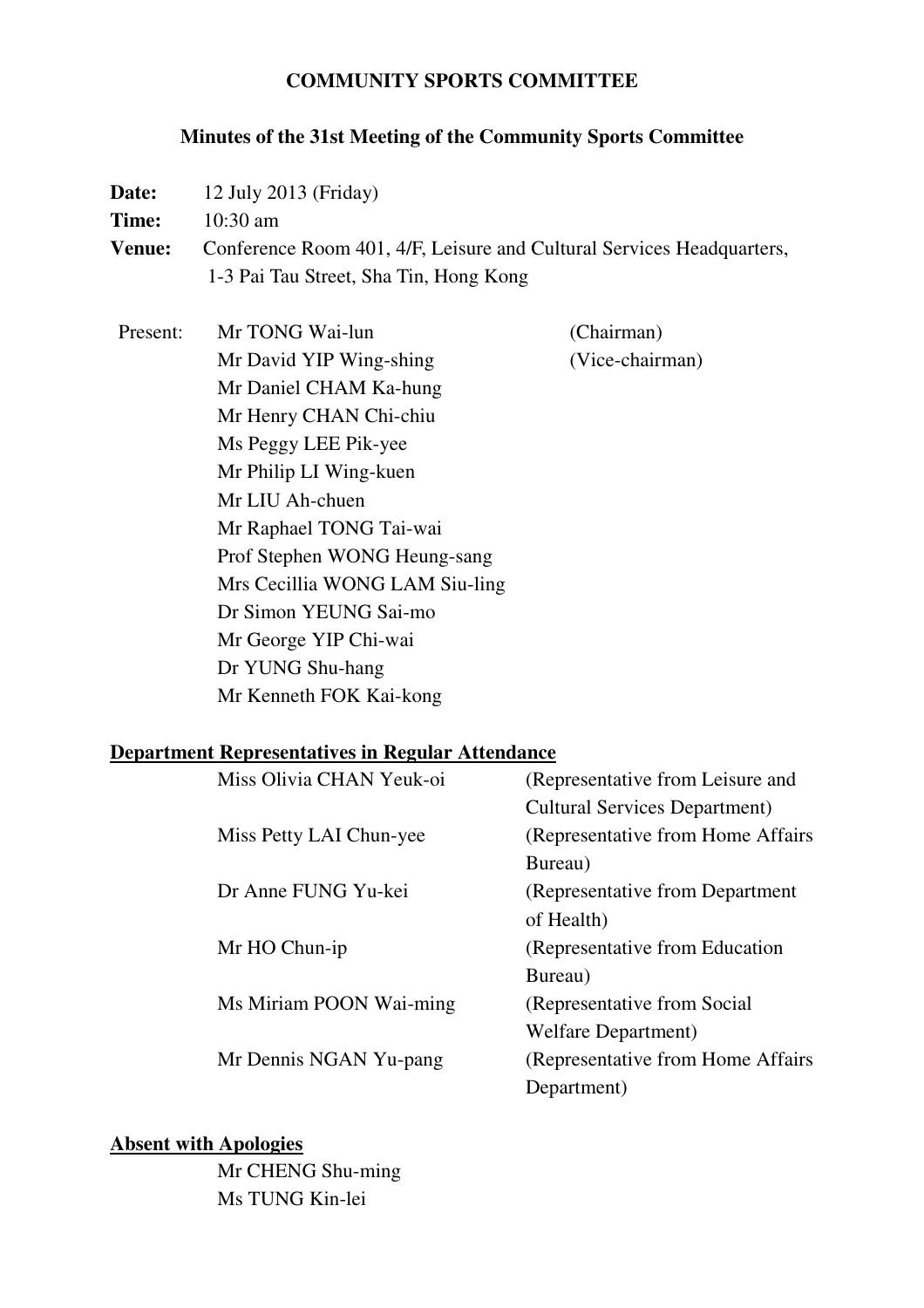Mrs Stella LAU KUN Lai-kuen Mr CHU King-yuen Ms LEE Ching-nga

### **In Attendance**

| Mr Edmund LEE            | (Representative from Home Affairs) |
|--------------------------|------------------------------------|
|                          | Bureau)                            |
| Mr Michael KAN Wai-fu    | (Representative from Education)    |
|                          | Bureau)                            |
| Ms Rebecca LOU Wai-yi    | (Leisure and Cultural Services     |
|                          | Department)                        |
| Mrs MAK CHAN Yin-hing    | (Leisure and Cultural Services)    |
|                          | Department)                        |
| Ms Alice HEUNG Ching-yee | (Leisure and Cultural Services)    |
|                          | Department)                        |
|                          |                                    |

**Secretary** 

Mr Simon LIU Wai-shing (Leisure and Cultural Services Department)

## **Opening Remarks**

1.1 The Chairman welcomed all Members and representatives of various government departments to the meeting. He also welcomed Mr Kenneth FOK of the Sports Federation & Olympic Committee of Hong Kong, China; Dr Anne FUNG, Assistant Director (Health Promotion) of the Department of Health (DH); Mr Edmund LEE of the Home Affairs Bureau (HAB); Mr Michael KAN of the Education Bureau (EDB); and Ms Miriam POON of the Social Welfare Department, who attended the meeting for the first time. Besides, he was grateful to Dr Regina CHING, former Assistant Director of the DH who had taken up a new post, for her contribution to the Community Sports Committee (CSC).

1.2 The Chairman, on behalf of the CSC, congratulated Mrs Cecilia WONG and Mr LIU Ah-chuen on being awarded the Medal of Honour and Ms Peggy LEE the Chief Executive's Commendation for Community Service on 1 July 2013. Besides, he also congratulated Miss Olivia CHAN, Assistant Director of the Leisure and Cultural Services Department (LCSD), on her appointment as Justice of the Peace.

### **Item 1: Confirmation of the Minutes of Last Meeting of the CSC**

2.1 The draft minutes of the 30th meeting had been emailed to Members for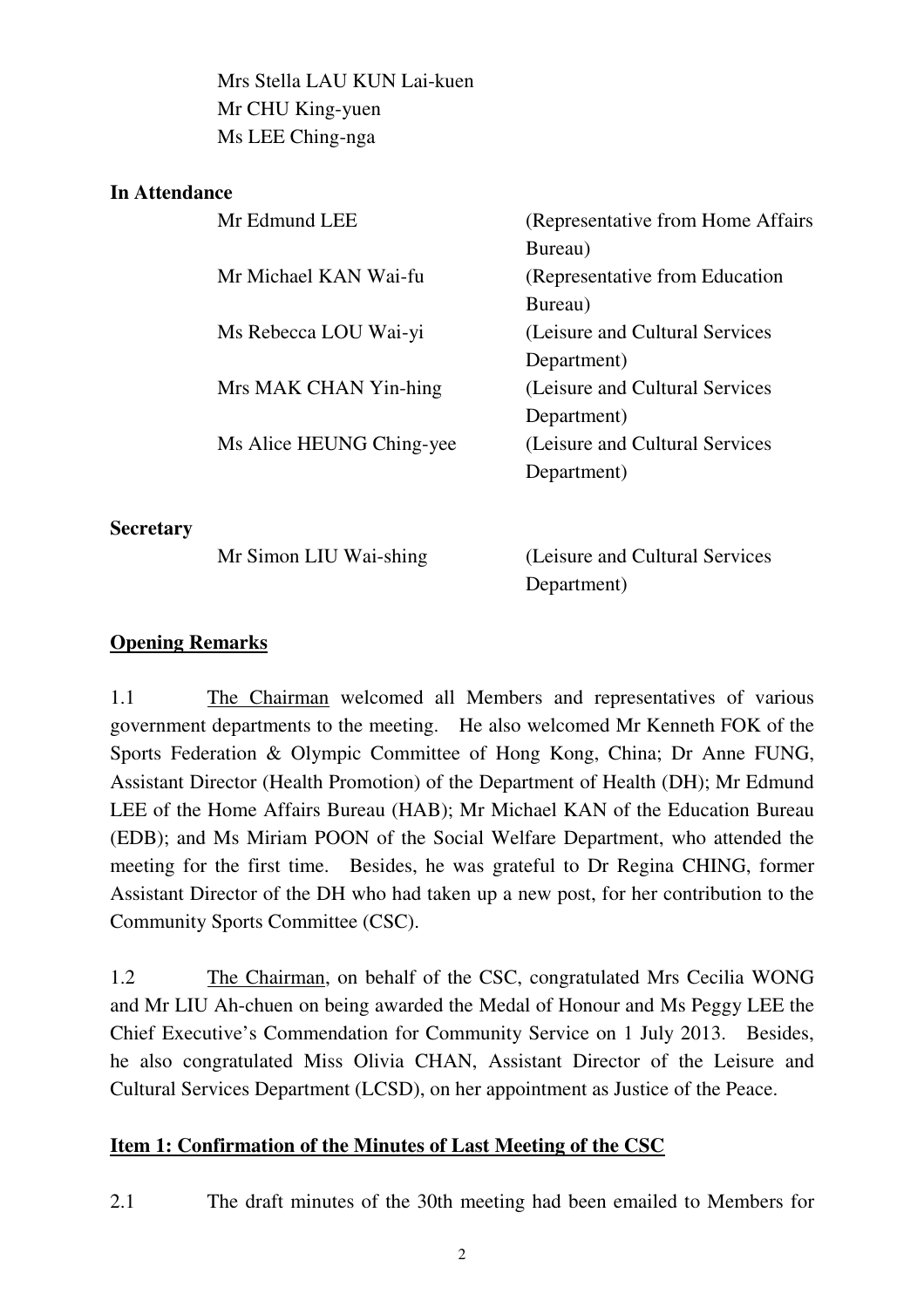comment on 13 June by the Secretariat. Since no proposals for amendments had been received and no further amendment was proposed at the meeting, the Chairman announced that the minutes of the 30th meeting were endorsed.

## **Item 2: Matters Arising**

## **(i) Report on the Sport For All Day 2013**

3.1 Mr Simon LIU reported that Sport For All Day 2013, being one of the highlights under the "Vibrant Hong Kong" theme of the "Hong Kong: Our Home" campaign, would focus on "Lifestyles in Sport" and "Parent-child and Family Sports" with the slogan "Stay active. Exercise every day with your family". A promotional video produced by the LCSD was played at the meeting for Members' preview. The event would be held on 4 August, on which the LCSD would present a series of recreation and sports programmes for free enrolment and open a number of its leisure facilities to the public free of charge.

3.2 Mrs Cecilia WONG opined that the promotional video for the Sport For All Day could encourage family members to exercise together. She asked whether the LCSD would open more venues for the public to work out with their families and pet dogs.

3.3 Miss Olivia CHAN of the LCSD said the department kept an open mind on the provision of pet gardens. As there were both positive and negative views from local residents towards this issue, it was necessary to reach a consensus in the community before proceeding with the plan to provide pet gardens or designate dog-friendly areas in parks.

3.4 Mr Henry CHAN agreed that the provision of pet gardens had to be endorsed by the District Council (DC).

3.5 Miss Olivia CHAN of the LCSD added that "Fitness Walking", a mobile application (app) developed in response to a Member's suggestion at the November 2012 meeting to provide information from the "Fitness Walking" booklet, would also be made available for free public download and use at the launching ceremony of the Sports For All Day 2013 on 4 August. The new app, which would allow members of the public to measure their calorie consumption, walking distance, step count, etc., was devised to motivate them to engage actively in fitness walking.

3.6 Mr Henry CHAN commended the LCSD for making available the "Fitness Walking" mobile app within a short period of time. He suggested the Secretariat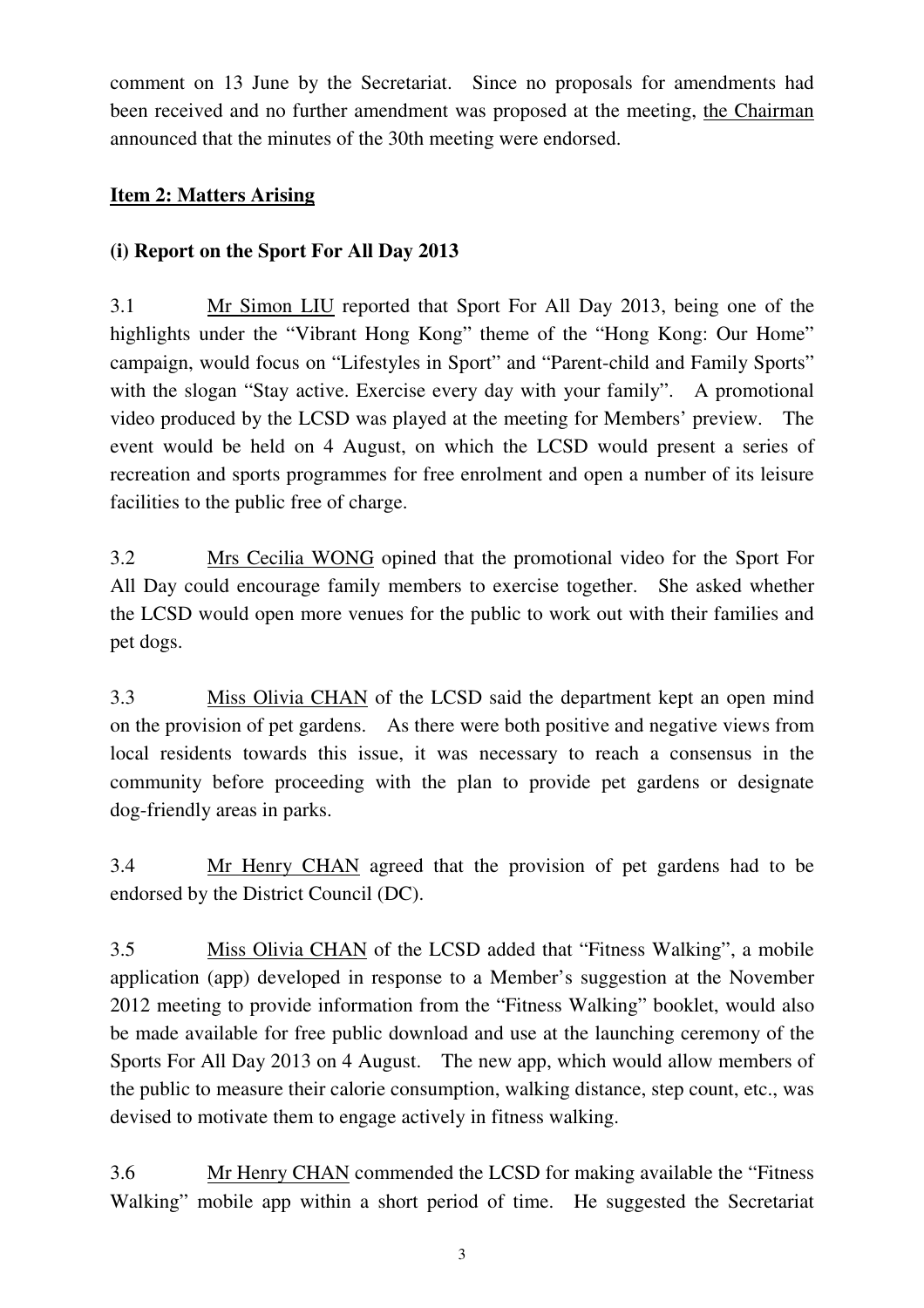send the website link and the related promotional materials to Members for reference. (Post-meeting note: The relevant materials were emailed by the Secretariat to Members of the Sports Commission and its Committees in late August.)

3.7 The Chairman hoped that Members would reserve time to attend the launching ceremony of the Sport For All Day at Hang Hau Sports Centre on 4 August.

# **(ii) Progress Report on the Alignment of Fees and Charges for Recreation and Sports Facilities and Services under the Management of the LCSD**

4.1 Ms Alice HEUNG reported that, in March and April, the LCSD had consulted and obtained the support of Members, the chairmen and vice-chairmen of the DCs and the Panel on Home Affairs of the Legislative Council (LegCo) on the proposed alignment of fees and charges for recreation and sports facilities. The HAB had then gazetted some 130 fee items which required amendments to the relevant subsidiary legislation and tabled them at the LegCo in May. While the standardised fees and charges for recreation and sports facilities would take effect from 1 August 2013, the eight licence fees for public bowling-alleys, public skating rinks and billiard establishments would be aligned with effect from 19 July. Meanwhile, with effect from 1 August, some 400 items of non-statutory fees and charges for leisure facilities would also be standardised alongside those which required legislative amendments. The fee items and arrangements for the remaining 280 or so community recreation and sports programmes would also be adjusted and apply to programmes to be held on or after 1 October 2013. The LCSD had written to all DC members through the secretariats of various DCs at the end of May, informing them of the fee alignment arrangements.

4.2 Ms Alice HEUNG went on to report that the LCSD would conduct a comprehensive review of the fee structures and levels for various recreation and sports facilities and services, including 150 or so more complicated fee items which had not been aligned in the first phase (such as those for commercial, non-designated and non-sporting uses of facilities). The LCSD would consult relevant stakeholders upon completion of the review and report to the CSC in due course.

4.3 The Chairman commented that enabling members of the public to hire recreation and sports facilities and services at lower cost in future would encourage more of them to participate in sports activities regularly.

# **(iii) Progress Report on the Installation of Automated External Defibrillators at Recreation and Sports Facilities**

5.1 Ms Alice HEUNG reported that the installation of automated external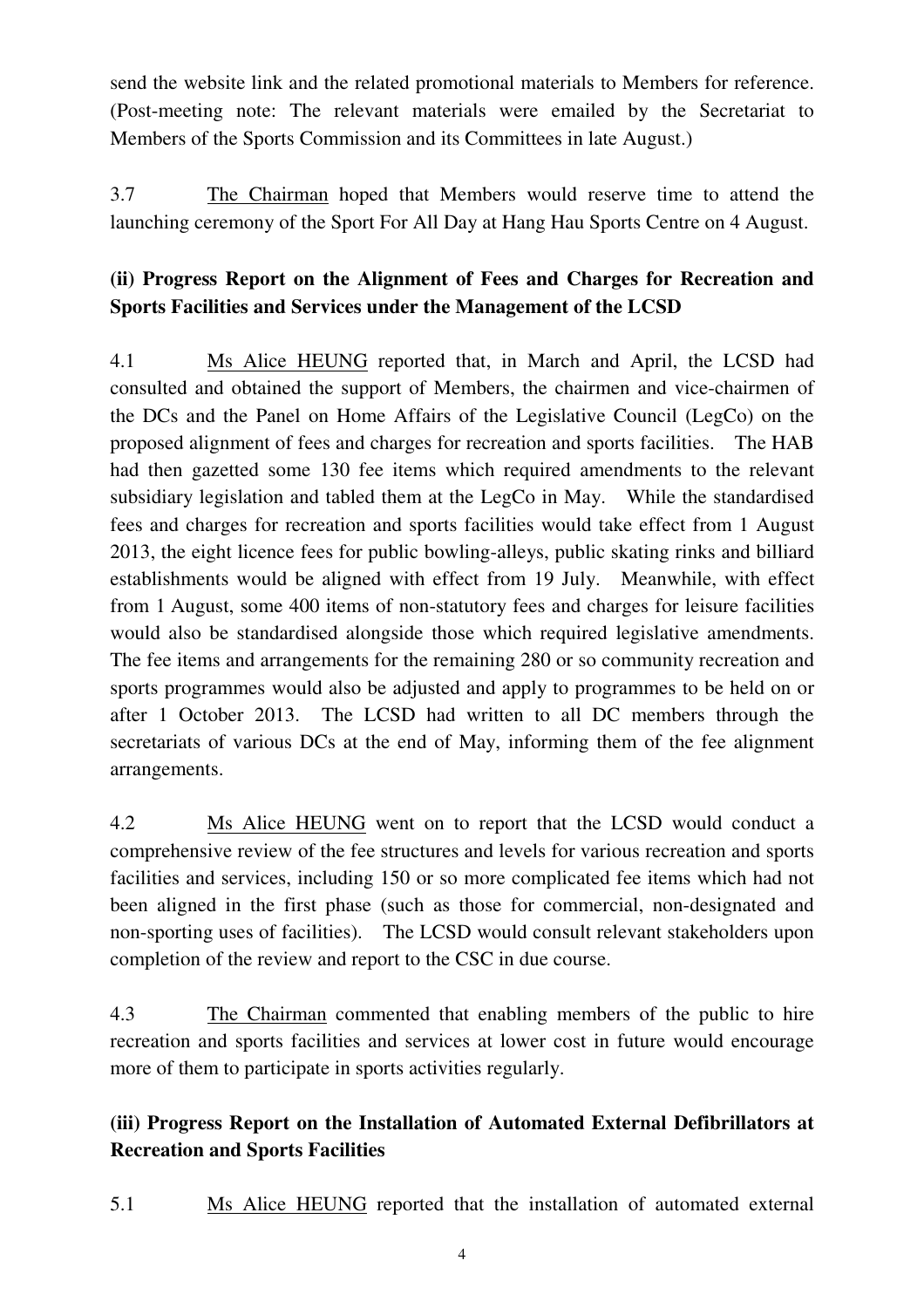defibrillators (AEDs) at 254 land-based leisure venues with active facilities or high usage and 56 cultural venues by the LCSD would be completed in mid-July. The AEDs to be provided for land-based leisure venues would be fully automated and installed at easily accessible and noticeable locations so that individuals trained in AED operation (including LCSD staff and the public) could offer prompt assistance to persons in need within the "Golden Five Minutes". As of the date of the meeting, more than 2 100 LCSD staff members had taken the training course. The LCSD would offer operational or refresher training from time to time and encourage staff of all ranks to enrol. It would continue with its review on the provision of AEDs at land-based leisure venues and consider extending the initiative to more venues.

5.2 Dr Simon YEUNG enquired whether the 33 fitness walking tracks were among the venues which had been provided with AEDs.

5.3 Mr Philip LI would like to know how the LCSD would handle the security and operational issues concerning AEDs. He suggested the LCSD make a video of the AED training course and upload it onto a designated website for NSAs to access and download. He believed that would be of assistance to the NSAs.

5.4 Mr George YIP enquired whether the LCSD would offer AED operational training to the staff of NSAs so as to lighten the workload of venue staff when events were held by NSAs at LCSD venues.

5.5 Mr Daniel CHAM suggested that the LCSD display the words "for public use" or "for the use of trained persons" at a proper place adjacent to AEDs to avoid misuse by the public.

5.6 Dr Patrick YUNG said that the LCSD or the AED supplier might consider organising refresher courses on a regular basis to keep users up-to-date with the proper use of AEDs. He also pointed to the need for caution in using the devices to prevent accidents. He said that AEDs had to be used in conjunction with first aid and cardiopulmonary resuscitation. Use of AEDs by untrained persons might cause danger.

5.7 Mr HO Chun-ip of the EDB said that a three-year project co-organised by the EDB and the Hong Kong College of Cardiology would be rolled out this year. Under the project, there would be briefing sessions for teachers, AED operational training for ten teachers or other staff members from each participating school and installation of an AED at each of the schools. Noting that there were various Chinese names for AED, the EDB opted for "自動心臟復甦機", the name adopted by the Hong Kong College of Cardiology. According to the College, since the AEDs to be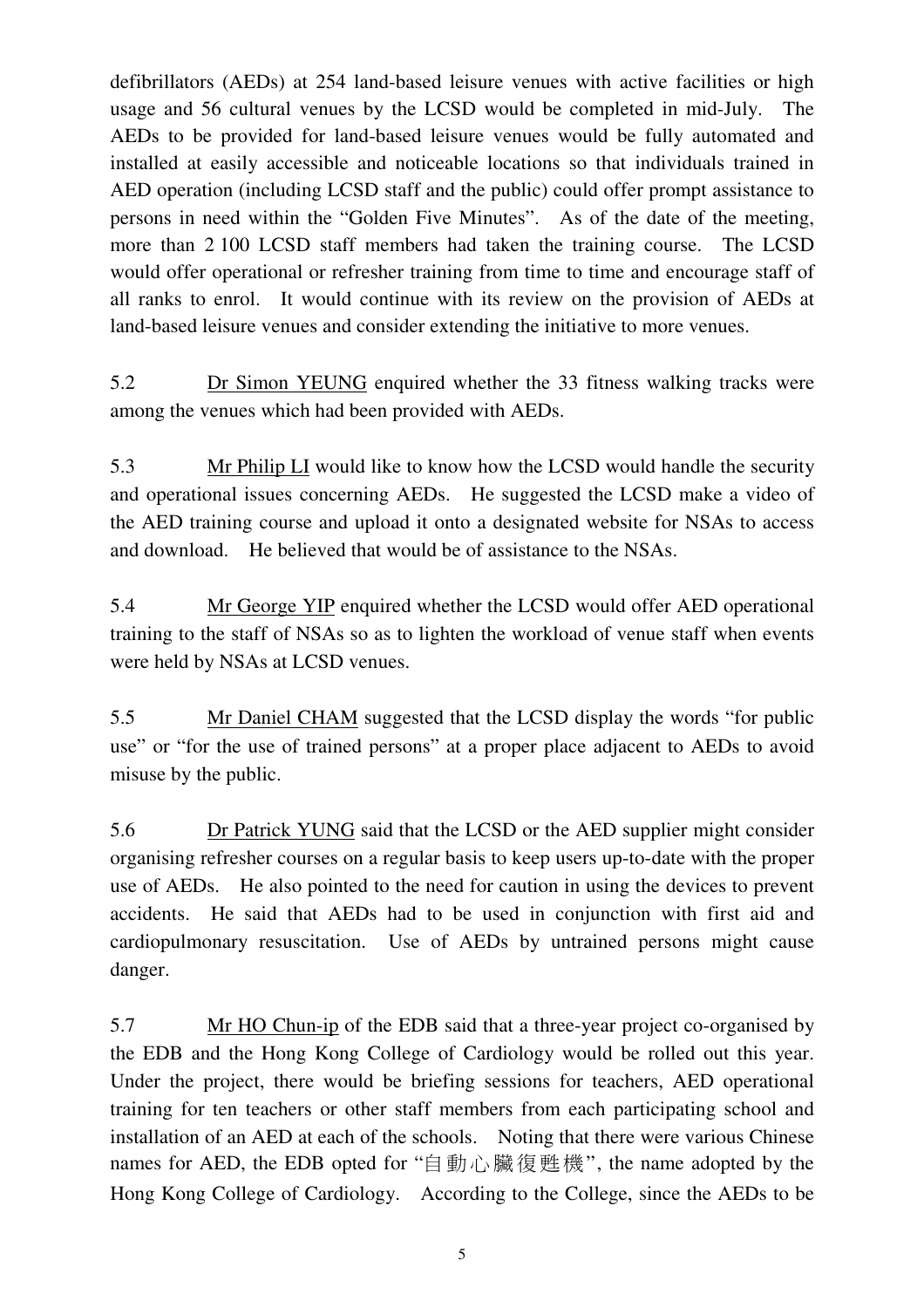used for the project were fully automated with verbal instructions in Cantonese, English and Putonghua, even untrained persons would be able to use them correctly to administer emergency treatment. Mr Ho agreed that the devices should be used with caution before they became widely utilised.

5.8 Miss Petty LAI of the HAB noted the differences in environment between schools and LCSD venues. While the former could easily be controlled, the latter were often in a more complex public setting. Therefore she preferred the mode of implementation currently adopted by the LCSD (i.e. limiting the use of AEDs to trained LCSD staff and members of the public) and opined that a review should be conducted when the use of AEDs became more common.

5.9 Miss Olivia CHAN of the LCSD added that currently no training courses, including training in the operation of AED, were offered by the LCSD directly to NSA staff. However, separate funds were available for staff training under the Sports Subvention Scheme. If an NSA found it necessary to provide its staff with training in the use of the AED, it could request funding for this purpose in its annual application for sports subvention.

5.10 Ms Alice HEUNG of the LCSD thanked Members for their views. Her responses are summarised as follows:

- (a) Sports grounds and major parks with jogging facilities under the LCSD had been provided with AEDs. The LCSD would consider and review the need for AEDs to be installed at other venues in the following phase, having regard to actual operational needs.
- (b) The purpose for the LCSD to install AEDs at easily accessible and noticeable outdoor locations was to encourage trained persons to use the devices for rescue purposes within the "Golden Five Minutes". As for security, AEDs would be kept in first aid boxes with an alarm device. When the box was opened, the alarm would be triggered so that people at the venue were alerted and the venue staff might carry out immediate inspection. According to records, there had been three cases in which AEDs were used and the users included LCSD staff, trained members of the public, as well as first aiders at the event venue. The LCSD had laid down departmental guidelines, requiring its staff to note and check during daily inspections whether the AEDs functioned properly and its contractor to adjust used devices and carry out annual maintenance as scheduled. As the registration number was required for replacement of defibrillation pads, the possibility of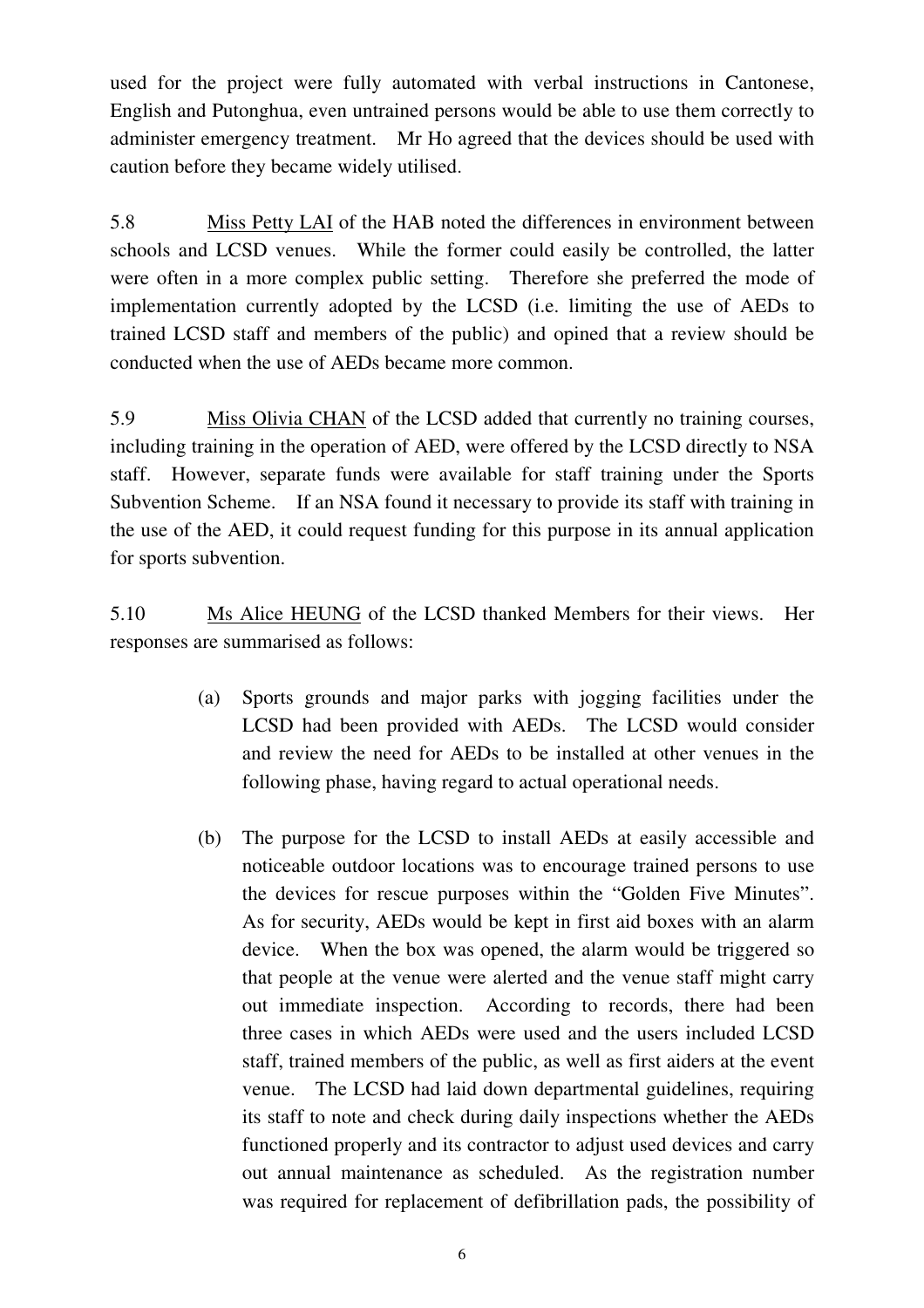AED theft was believed to be low. So far the LCSD had not recorded any case of AED theft. The department would review the situation from time to time and monitor the effectiveness and use of the AEDs.

- (c) The AEDs for swimming pool complexes and beaches were installed in the first aid room to be used by lifeguards for life-saving. As for land-based leisure venues, notices had been put up adjacent to the AEDs to remind the public that users had to have received training. It was believed members of the public should realise that under normal circumstances the best thing to do in an emergency was to call 999.
- (d) The LCSD offered refresher training in AED operation for venue management staff through its existing staff training programme. Trainers and staff might also refresh their memories on the use of AEDs with the video compact disc produced by the contractor. The LCSD would continue to organise training and refresher courses to familiarise its staff with the operation of the devices.
- (e) The operation of AEDs varied with the model and type of AED used. NSAs were thus recommended to commission training courses tailored to meet their needs from medical institutions under the Hospital Authority or the Fire Services Department using subvention funds.

5.11 The Chairman thanked the LCSD for installing AEDs at most of its leisure and cultural venues to provide greater protection for the public.

# **Item 3: Report of the 4th Hong Kong Games Organising Committee (CSC Paper 5/13)**

6.1 Ms Rebecca LOU presented CSC Paper 5/13 by PowerPoint. Members' views on the paper are summarised as follows:

> (a) Mr Daniel CHAM complimented the LCSD on its satisfactory arrangements for the 4th Hong Kong Games (HKG). He remarked that the publicity and competitions had been well organised and that the number of participants had increased significantly. He agreed with the recommendations of the report, but was in favour of keeping the restriction that required athletes to represent their districts of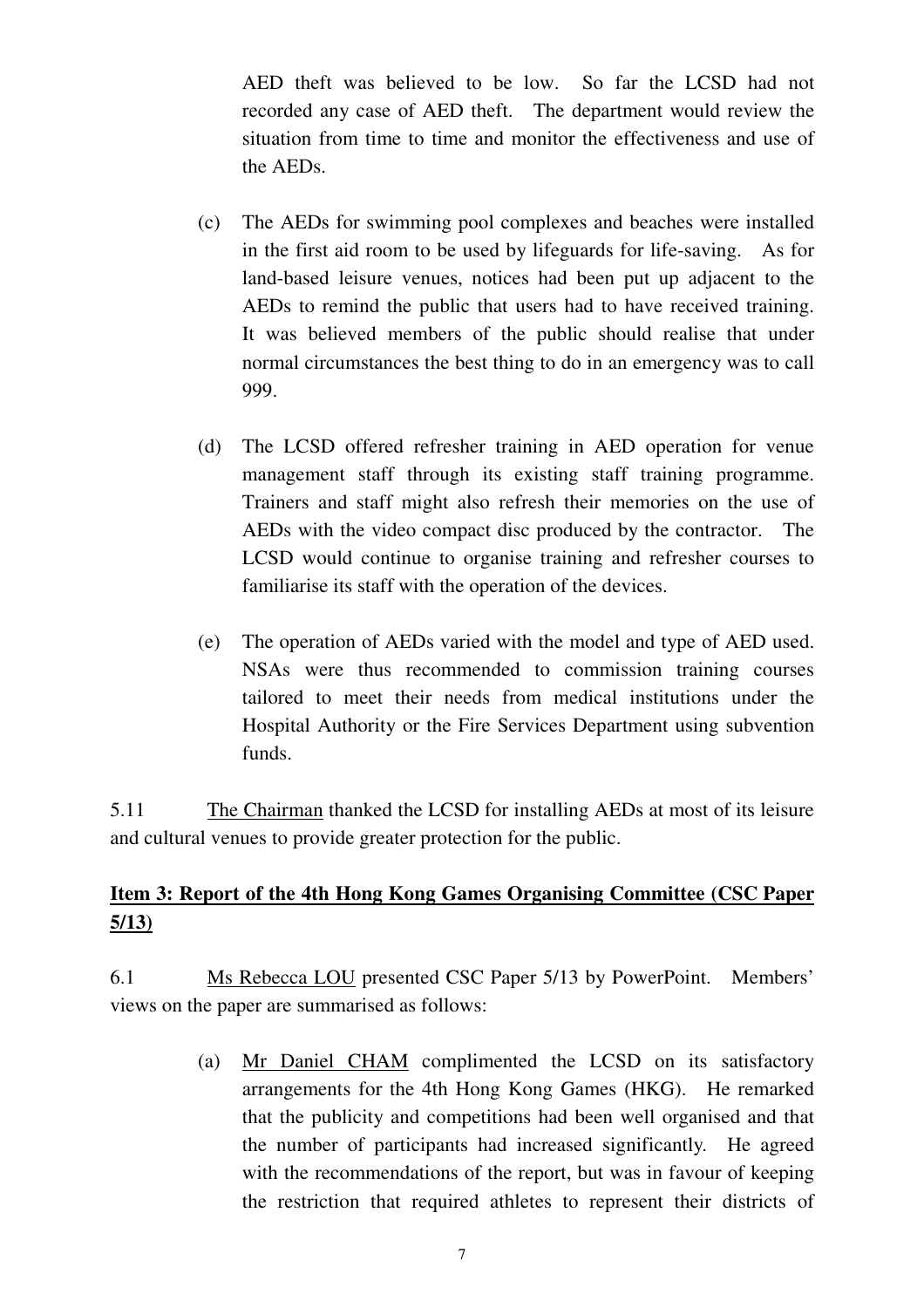residence. He had reservations about relaxing the restriction to allow athletes to represent the districts where they were receiving education.

- (b) Mrs Cecilia WONG suggested taking reference from the emphasis of the Sport For All Day 2013 on family participation (the slogan of the event was "Stay active. Exercise every day with your family") to boost the atmosphere of the HKG. She proposed organising events such as long-distance runs in which whole families could participate together with their pets.
- (c) Mr LIU Ah-chuen urged careful consideration of the proposal to relax the restriction on the district that an athlete could represent in the HKG. He was concerned that allowing athletes to represent the districts where they were receiving education would result in a concentration of secondary students representing certain districts and university students representing a handful of districts. Since tertiary institutions were not evenly distributed across districts, he feared that the proposed relaxation would lead to unfairness.
- (d) Dr Simon YEUNG suggested including long-distance runs in the HKG and extending the age range of athletes. In addition, he recommended the inclusion of less competitive, indoor events such as tai chi so that elderly people could also participate in the Games.
- (e) Mr Raphael TONG enquired whether the six athletes in women's basketball aged between 10 and 14, as shown in Annex 2 to the report, had met the minimum age requirement of 14.
- (f) Mr Philip LI said that the HKG had always been positioned as an event for promoting Sport for All, with participation limited to nonelite athletes. He was worried that opening up the Games to professional athletes might entice districts to compete solely for prizes, distort the objectives of the Games, and discourage weaker sporting districts from promoting sport. He advised that care be taken in the positioning of the HKG to avoid conflicts that would undermine its positive impact.

6.2 Ms Rebecca LOU of the LCSD thanked Members for their valuable views. Her responses are summarised as follows:

(a) The age of athletes shown in the report had been verified by the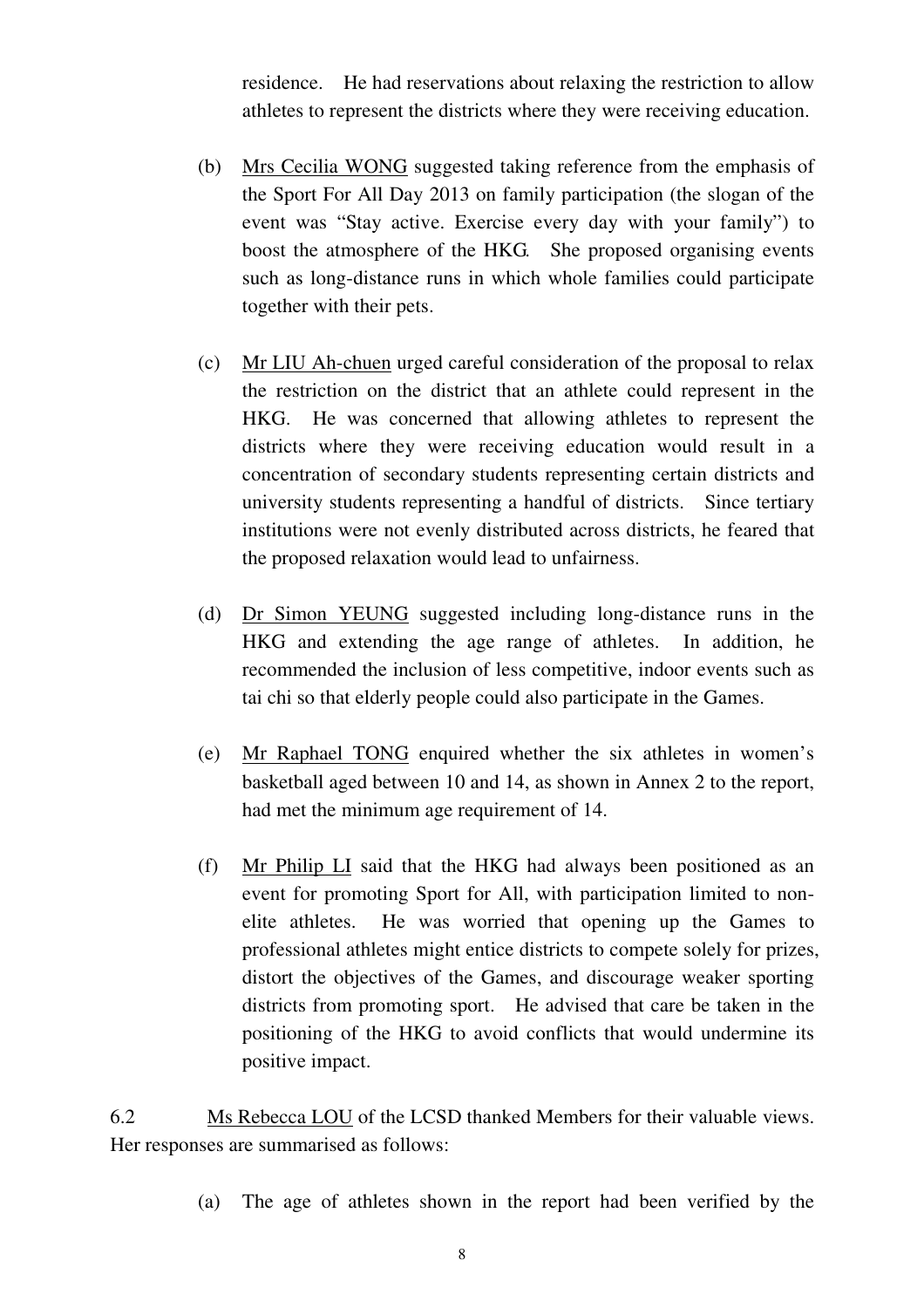organiser before the competition to ensure their eligibility.

(b) Members' views and suggestions would be consolidated for the reference of the 5th HKG Organising Committee (OC) to enhance the Games.

6.3 The Chairman thanked Members for their valuable views. He said that the 4th HKG had achieved tremendous success and broken previous records in terms of organisation, scale, public participation and support. The staging of the HKG had proved effective in promoting districts' sports development and fostering social cohesion. The precious experience gained in the 4th HKG would be consolidated to serve as reference for the 5th HKGOC.

## **Item 4: Pilot Scheme for Student Athlete Support (CSC Paper 6/13)**

7.1 Miss Petty LAI presented CSC Paper 6/13. Members' views on the paper are summarised as follows:

- (a) Mrs Cecilia WONG suggested extending the Pilot Scheme for Student Athlete Support (the Pilot Scheme) to non-mainstream special schools in the future.
- (b) Mr LIU Ah-chuen said that under the Pilot Scheme, announced in early 2013, the maximum amount of funding for which a school could apply was set at \$10,000 across the board. Believing that the amount would be insufficient for some schools, he proposed that the funding remit be adjusted or the amount be raised the following year according to the type and size of school.
- (c) Mr Daniel CHAM considered it an appropriate arrangement for member schools of the Hong Kong Schools Sports Federation to apply for the Pilot Scheme. He thought that the funding ceiling of \$10,000 for each school was tentative and hoped that it could be increased in the future. In relation to the funding for school teams' coaching fees, he opined that it might benefit some students who were not in need, advising that the funding be given directly to needy students. Besides, he hoped that administrative procedures (such as the reimbursement of travelling expenses on an accountable basis) could be streamlined.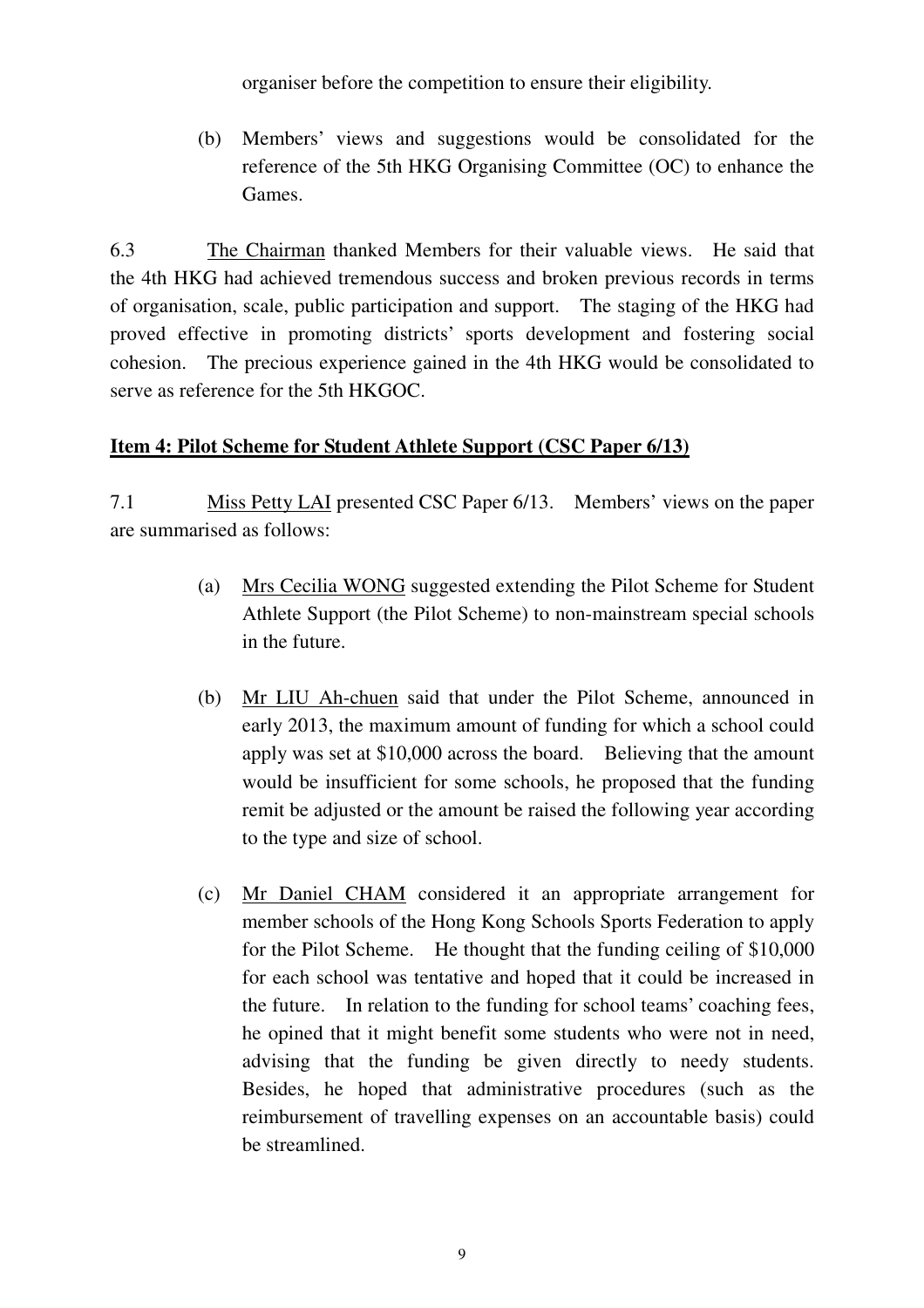- (d) Mr Raphael TONG deemed it necessary to define clearly who the target beneficiaries were and what expenditure items were eligible for funding support, for fear that there might be schools using the funding available under the Pilot Scheme to attract enrolments. He cited for other Members' reference the Sports Development Act of Malaysia, under which the purchase of sports equipment was tax deductible.
- (e) Dr Anne FUNG of the DH recommended that schools joining the Pilot Scheme measure the height and weight of student beneficiaries so as to evaluate the effectiveness of the Scheme.

7.2 Miss Petty LAI of the HAB thanked Members for their valuable views. Her responses are summarised as follows:

- (a) It was understood that the annual funding ceiling of \$10,000 might not be sufficient to meet the needs of each school, but the intended applicants for the Pilot Scheme had to include some 1 200 eligible schools across the territory. The HAB hoped to introduce the Pilot Scheme in the 2013-14 school year for the early benefit of needy students; it would consider refining the Scheme (including the amount of funding) in future reviews.
- (b) With regard to a Member's suggestion of adjusting the funding remit, views might vary amongst schools because of their different needs and characteristics. After the launch of the Pilot Scheme, the HAB would collect feedback from schools on its actual operation to identify ways for improvement.
- (c) Travelling expenses would be reimbursed on an accountable basis. Schools only needed to keep relevant records (such as receipts for coach rental) for sample checking in future, whereas students did not need to provide receipts for use of public transport such as buses and the MTR. However, it was noted that the funding support did not cover taxi fares.
- (d) It was believed that any future increase in the amount of funding would require more information to be submitted or sample checked. Currently it was hoped that the Pilot Scheme would be implemented at low administrative cost as soon as possible to ensure the proper use of public money.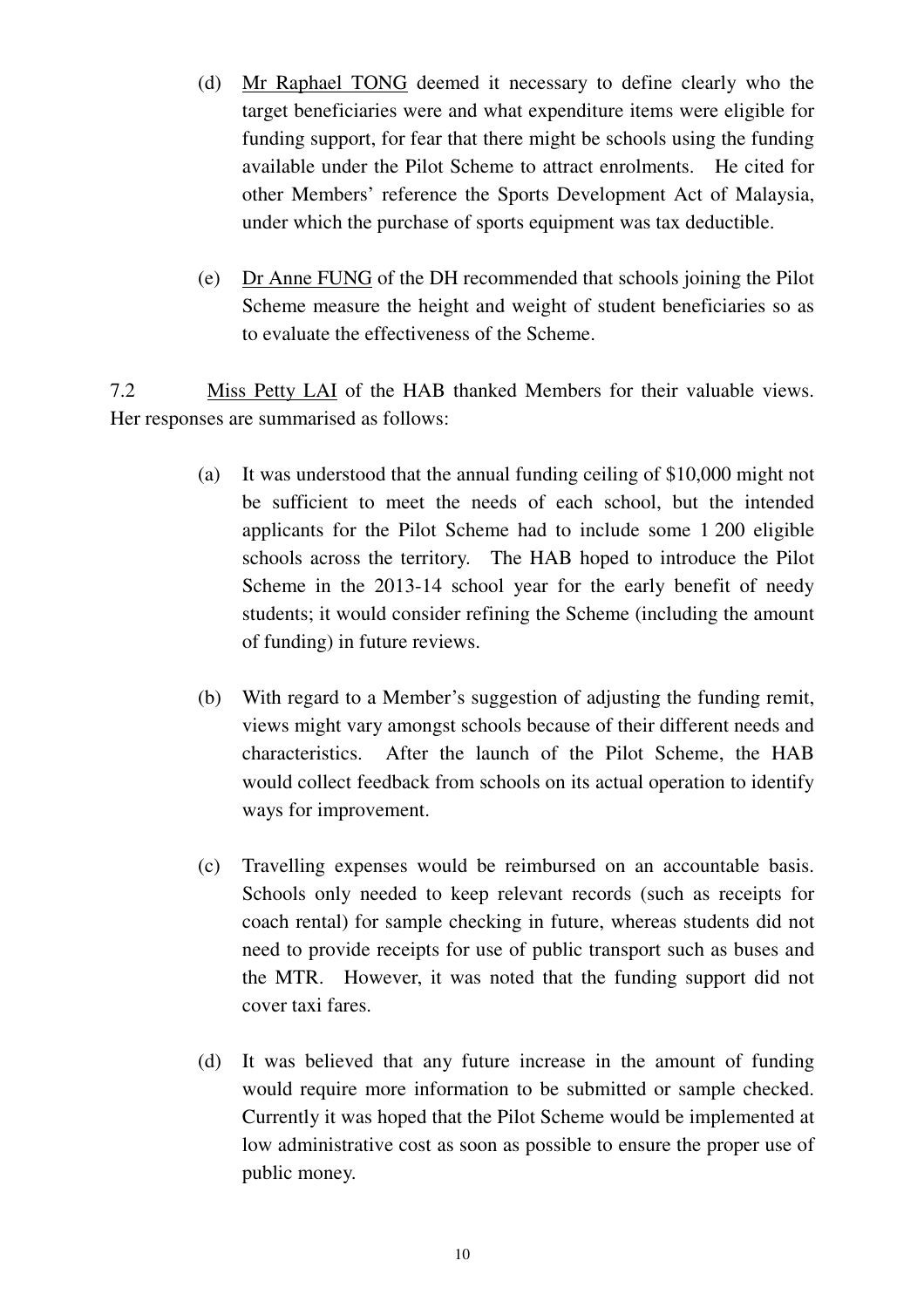- (e) As regards the funding for school teams' coaching fees, it was understood from some schools that students would be required to pay part of the fees before being allowed to join the training of school teams. The HAB therefore considered that the funding for coaching fees could benefit students in need.
- (f) The *modus operandi* of the Pilot Scheme took reference from that of the Community Care Fund – School-based Fund for Cross Boundary Learning Activities, an assistance programme that had been in place for two years. Apart from reviewing and refining the Scheme after its launch, the HAB would report progress to Members in the hope of receiving comments for improvement.

7.3 The Chairman said that the Pilot Scheme was an initiative introduced in 2013 to provide financial support for students from low-income families to help them pursue their sporting goals. The Scheme would be reviewed after being launched. It was believed there would be room for enhancement.

## **Item 5: Any Other Business**

## **(i) Hong Kong and Shanghai Summer Sports Camp for Youth 2013**

8.1 Mrs Joan MAK reported that the Hong Kong and Shanghai Summer Sports Camp for Youth was one of the initiatives under the Sports Exchange and Cooperation Programme Agreement signed between the Home Affairs Bureau of the Government of the Hong Kong Special Administrative Region and the Shanghai Administration of Sports in 2004. The programme aimed at promoting sports exchange between the youth of the two cities through summer camp activities. The 2013 Camp, the eighth of its kind, would be held from 22 to 26 July at the Tso Kung Tam Outdoor Recreation Centre in Hong Kong. To be attended by 42 and 45 young athletes (aged between 12 and 15) from Hong Kong and Shanghai respectively, the Camp would feature sports exchange activities in tennis, handball and basketball. During the five days and four nights, there would be joint training and friendly matches in the sports concerned, campsite activities, as well as visits to sports facilities, the Hong Kong Space Museum, Ocean Park, etc.

8.2 The Chairman said that the Hong Kong Delegation to the 2012 Camp in Shanghai had been led by Mr David YIP, Vice-chairman of the CSC, and Mrs Stella LAU, a Member of the CSC, in their respective capacities as Head and Deputy Head of the Delegation. In line with previous arrangements, the Head and Deputy Head of the Hong Kong Delegation to the 2012 Camp in Shanghai would become Leader and